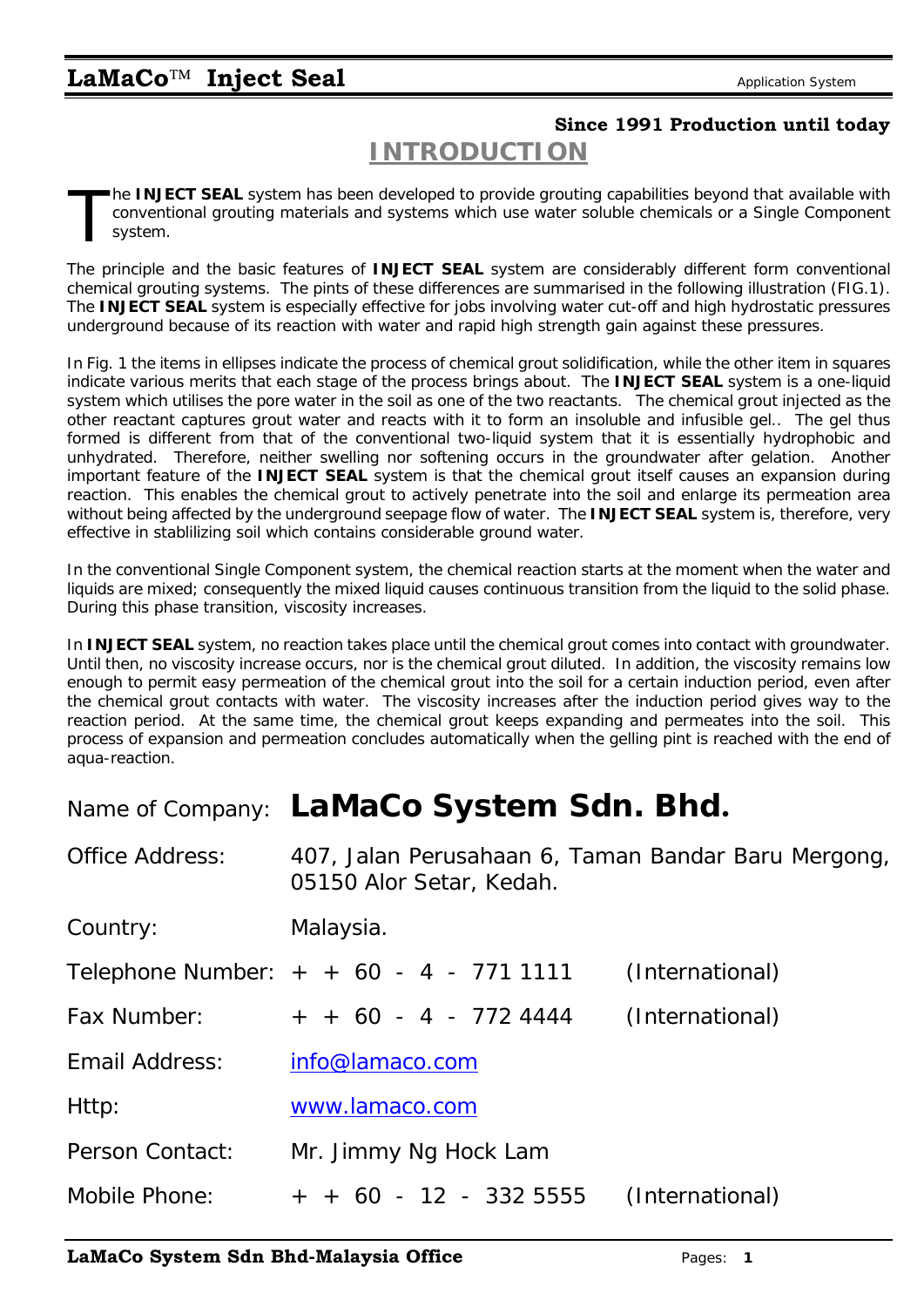### Solidification process of chemical grout in **INJECT SEAL**



**LaMaCo System Sdn Bhd-Malaysia Office** Pages: 2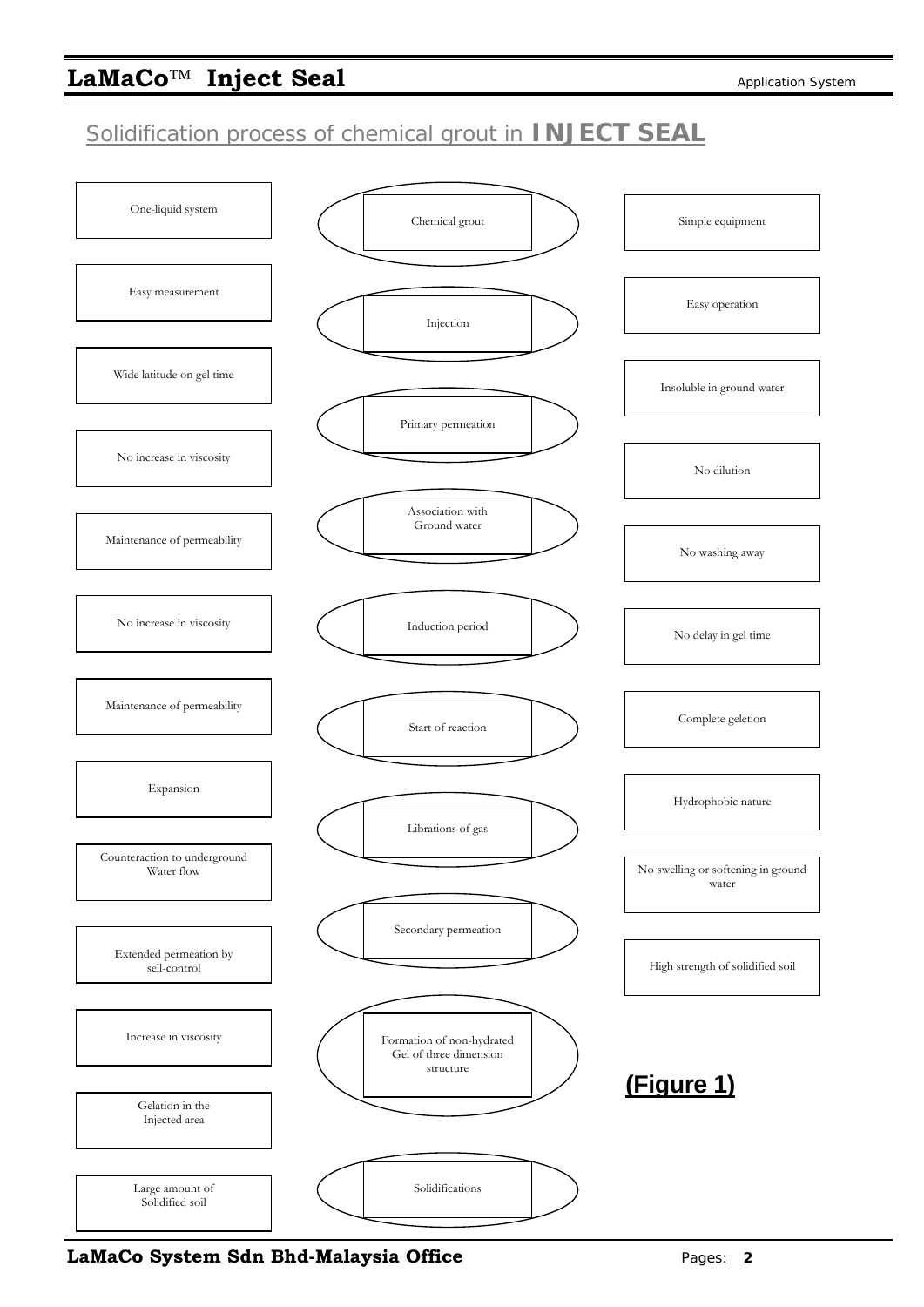### **LaMaCo™ Inject Seal** and a subset of the system application System

#### **EQUIPMENT AND MATERIALS FOR INJECTION**

The equipment and materials for injection in **INJECT SEAL** system are comparatively simple and compact. Because of the grout's expansion accompanying the aqua-reaction, a small quantity of grout provides a greater amount of solidified soil than with other grouts. Low injection pressure may be used. Standard equipment currently being used may be used with the **INJECT SEAL** system if desired, so purchase of additional equipment is not necessary.

#### **There are two methods of injection possible with INJECT SEAL system.**

- a. Bore or drive the injection pipe into the ground with a chuck hammer and then inject **INJECT SEAL** material through the pipe and out of holes near the bottom of the pipe. It is possible to continue injection as the pipe is being removed from the hole in a step-by step process to grout the volume of soil desired. If a chuck hammer machine is used, the injection pipe is attached directly to the chuck. It is also possible to drive an open-end injection pipe into the ground by placing a cap or rivet type piece on the end of the pipe. When the pipe is pulled back a few inches the cap will come off and the grout can be pumped out of the end of the pipe into the ground.
- b. Bore the grouting hole first and then insert the grouting strainer pipe. In this case the grouting pipe may be a schedule 80 PVC pipe. The strainer pipe holes should be 2 to 3 millimetres in diameter on a pitch of 40 to 50 millimetres spread over the strainer in a staggered arrangement. If the strainer holes are at an acute axis angle to the axis of the pipe, the holes will not fill up with dirt when the pipe is driven into the ground.

**Figure 2**

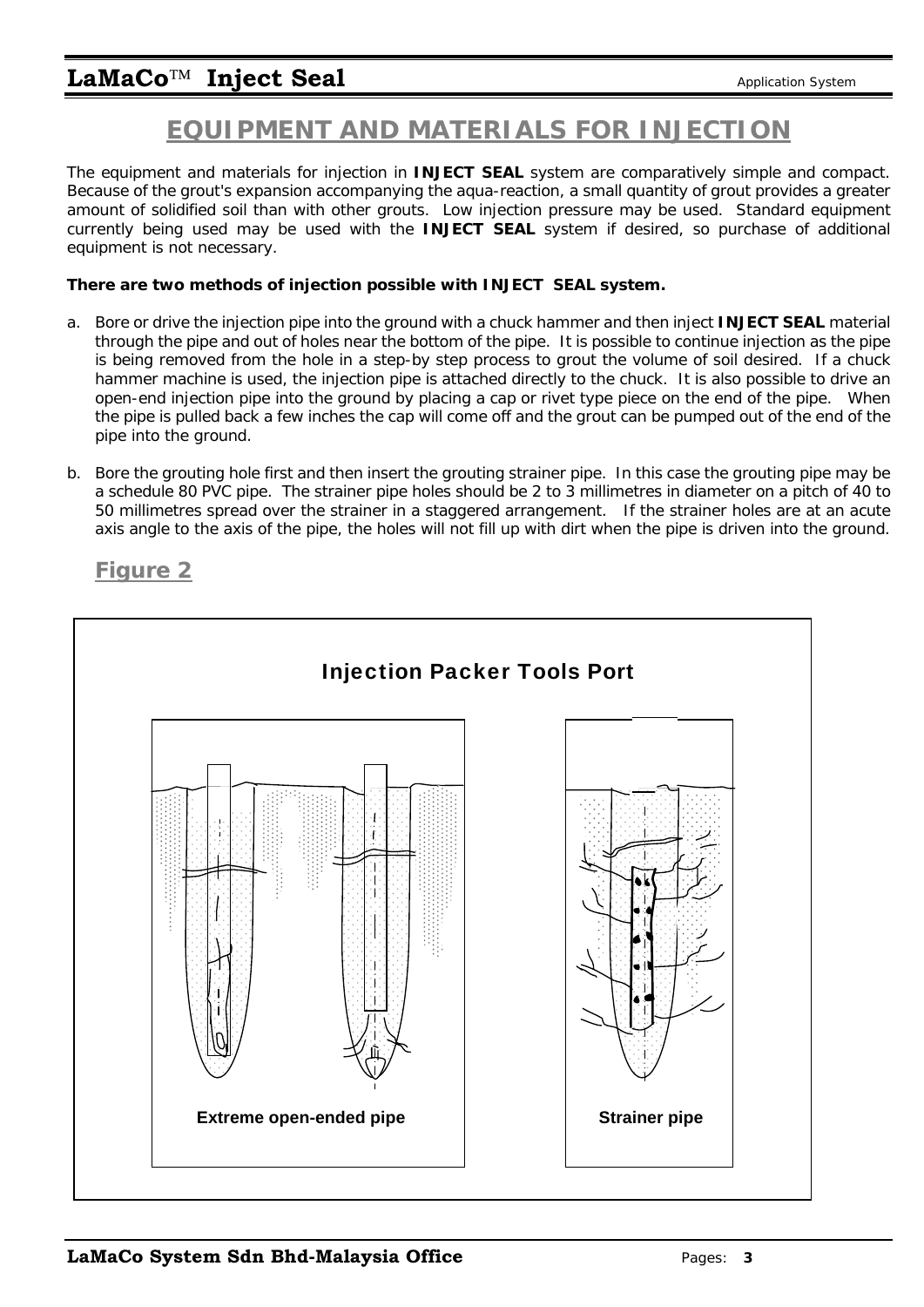#### Injection

Conventional grouting pumps may be used by shutting off one of the outlets used in a conventional two-liquid grouting system or extruding the **INJECT SEAL** material through both outlets at the same time for increased flow. A more simple pump may be used since only one outlet is required for **INJECT SEAL**. Normally, only low pressure is required. Small air pumps or hand pumps may be used in some cases.

a. Conventional pumps.

7 to 70 psi is normally adequate unless ground pressure is also a factor. 3 to 15 gallons per minute delivery are normally satisfactory.

b. Air pumps and hand pumps.

Air pumps or hand pumps may be used with a bucket of **INJECT SEAL** material for small jobs or restricted working space.

c. Pressure pots.

Paint tanks or other pressure pots may be used for jobs where a pressure of less than 70 psi is required. Air compressors may contain condensed water which will react with **INJECT SEAL** material so a trap should be included to avoid early gelation in the equipment.

# **INJECT SEAL Material Storage Tanks**

For small jobs a polyethylene plastic bucket can be used if accelerator is to be added for fast gelation. The plastic is easy to clean. For large-scale jobs either a steel or plastic tank may be used. Tanks of concrete or wood should not be used because these materials contain active hydrogen which may react with the **INJECT SEAL** material. If

accelerator is used with the **INJECT SEAL** material it is mixed initially without any reaction occurring until contact with water or ground moisture.

# Connecting Hoses And Packers

Hoses should be of Natural Rubber or Neoprene. PVC or Plastic hose should not be used because the **INJECT SEAL** material and the chemical solvent free used to clean equipment will deteriorate PVC or Plastic.

Packers are considered as consumable items so synthetic rubber packing type may be used. Teflon or silicone rubber is resistant to chemicals and is recommended even though considered expendable.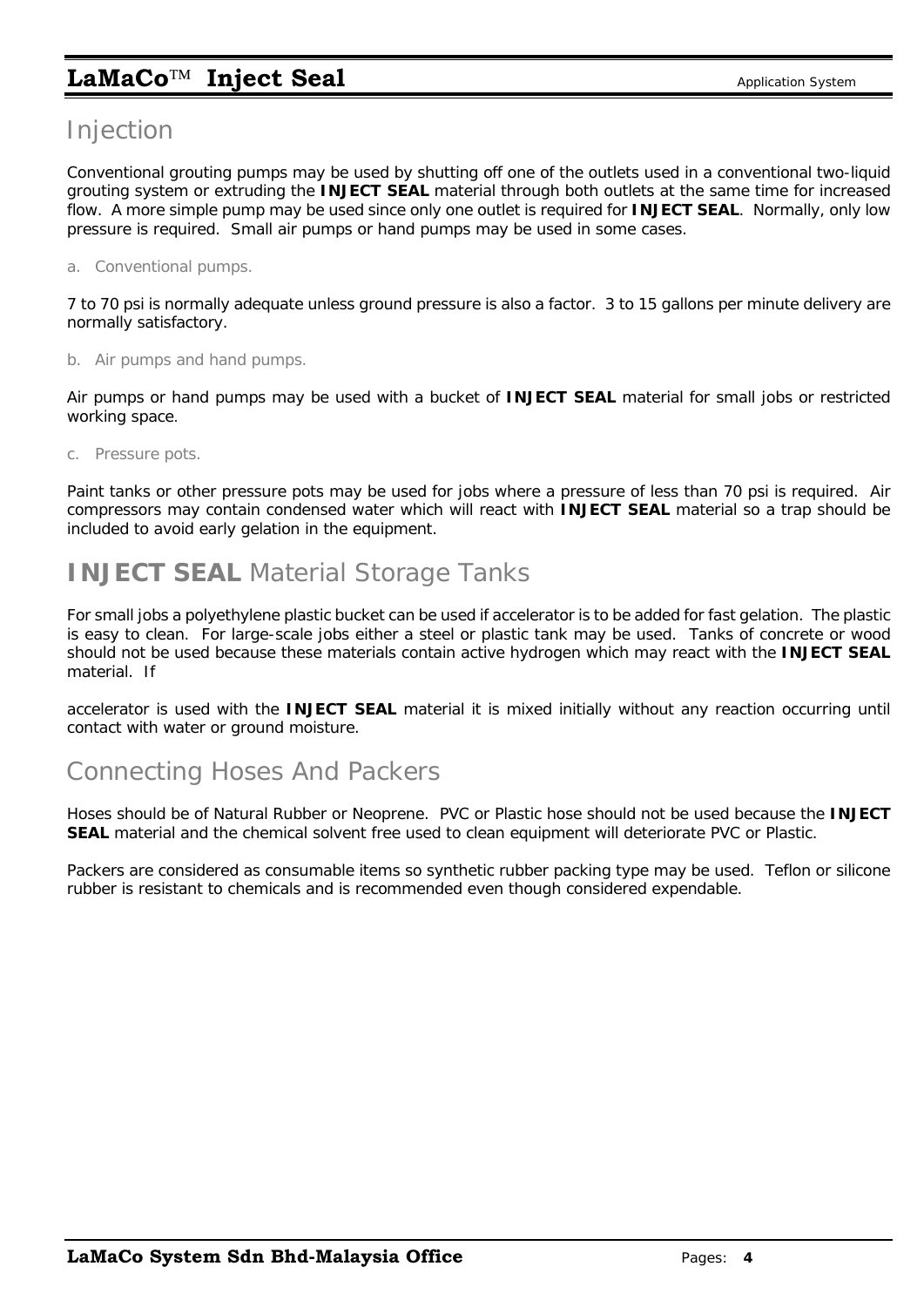# LONG-TIME STORAGE OF **INJECT SEAL** MATERIAL

**INJECT SEAL** is not affected by metal, glass, porcelain, enamel or polyethylene as long as moisture I not present. Therefore, indefinite storage is possible as long as the container is sealed. If a container is opened and then resealed (a little **INJECT SEAL** material poured around the cap of the container will make a good seal), the only change will be a skin on the top of the **INJECT SEAL** liquid such as is normally formed on the paint in an opened can. This does not cause any problem except a strainer should be used when the liquid **INJECT SEAL** material is used again. It is good practice to place a strainer over the intake funnel anytime the **INJECT SEAL** liquid is poured into a pumping system.

The accelerator is also stored in sealed containers since some evaporation may occur. As with the **INJECT SEAL** material, the accelerator may be stored for extended periods.

#### Flammability

The INJECT SEAL material are considered non-flammable. The flash point of the **INJECT SEAL** material is about 180° centigrade. The **INJECT SEAL** material having this high flash point is labelled with a suffix such as generally non-flammable under normal conditions.

If the prepared chemical grout is left in the open air for a long time, it will absorb moisture from the air and gradually gel. Therefore it is advisable to prepare and use one batch of grout at a time, especially under conditions of high humidity and temperature, when the surface of the prepared grout may develop a skin. This skin will serve as a barrier against humidity and pre vent further gelation, and should therefore be left in place.

### Use With Fillers To Fill Large Voids

As a part of the **INJECT SEAL** system, sometimes filler is added to the chemical grout to make slurry like compound. Powder like fillers such as Portland Cement or Fly Ash may be added little by little to the chemical grout while mixing to easily obtain a uniform slurry-like compound.

The purpose of using a cementitious filler is to filler is to fill large voids where high strength or high bonding is required. The filler must be well dried. Aerated cement may seem dried at a glance, but it may contain moisture that can react with the **TACSS** material because of its partial hydration, so it is advisable to use cement as fresh as possible. Cement itself in general is alkaline and promotes gelation of the **INJECT SEAL** material, so that the dosage of accelerator may be somewhat less than otherwise required.

#### Ventilation

When using a large amount of **INJECT SEAL** material in restricted areas such as a tunnel or basement, it is recommended that proper ventilation be used to eliminate slight odours.

# **Toxicity**

The **INJECT SEAL** material does not normally have any harmful effect on humans or animals; however, there are some people who may be allergic to petroleum products and with such persons a rash may develop on the skin after direct contact with **INJECT SEAL** material. Since the **INJECT SEAL** material absorbs water it is necessary to avoid contact with the eyes or mucus membranes of the body. The **INJECT SEAL** material forms a gel when contracting moisture, even in small amounts; therefore, reasonable protection should be taken to avoid eye or mouth contact. Empty containers should be filled with water to allow any remaining **INJECT SEAL** material to decompose to ensure absolute safety for any one who may later have access to, or destroy the container.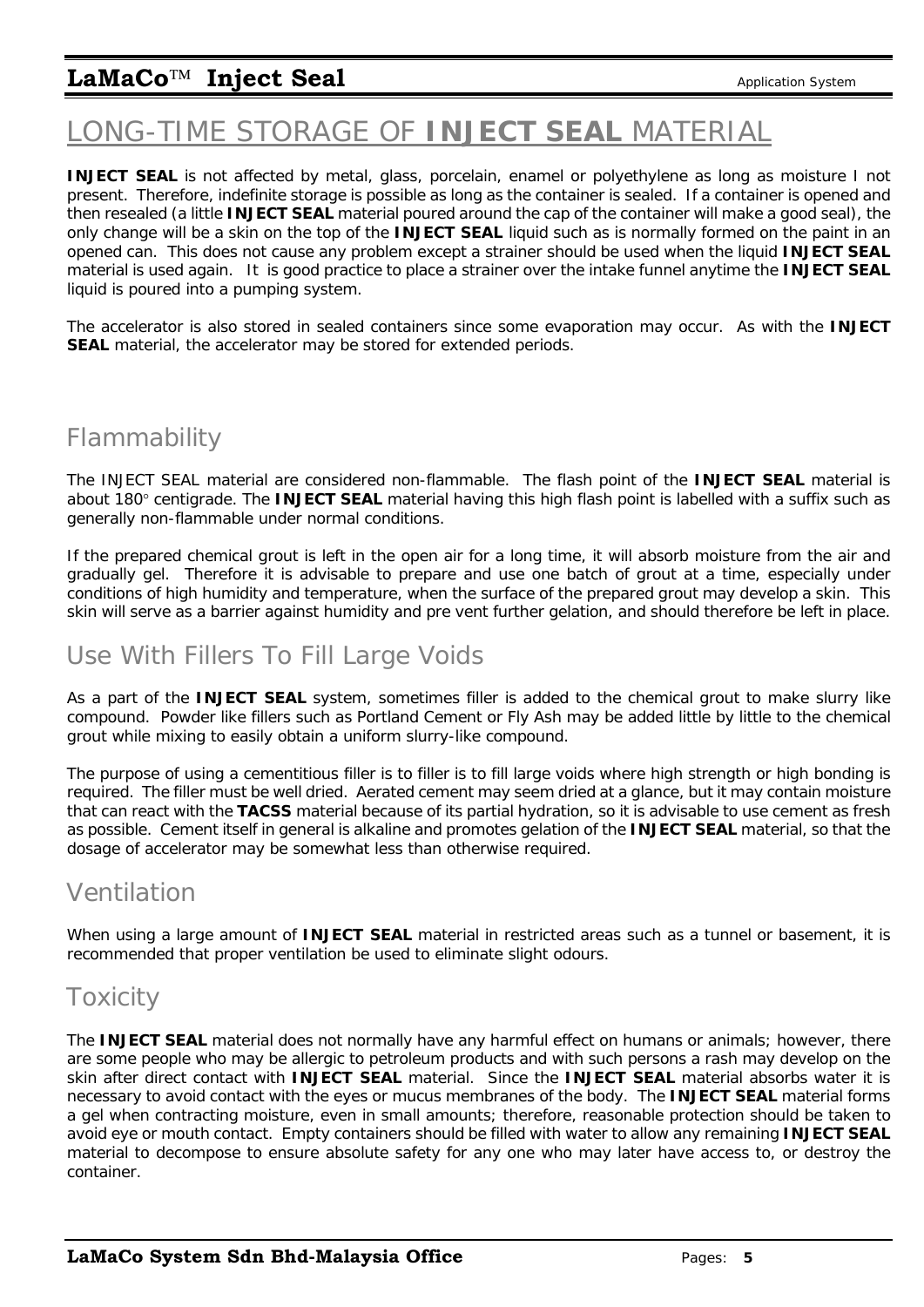### Preparation Of **INJECT SEAL** Material For Use

In ordinary injection work, manual mixing is sufficient, but in the case of large-scale injection a mechanical mixing may be desirable. When mixing, it is necessary to avoid the presence of any water in the mixing container. (Fig. 3)

#### **Figure 3**

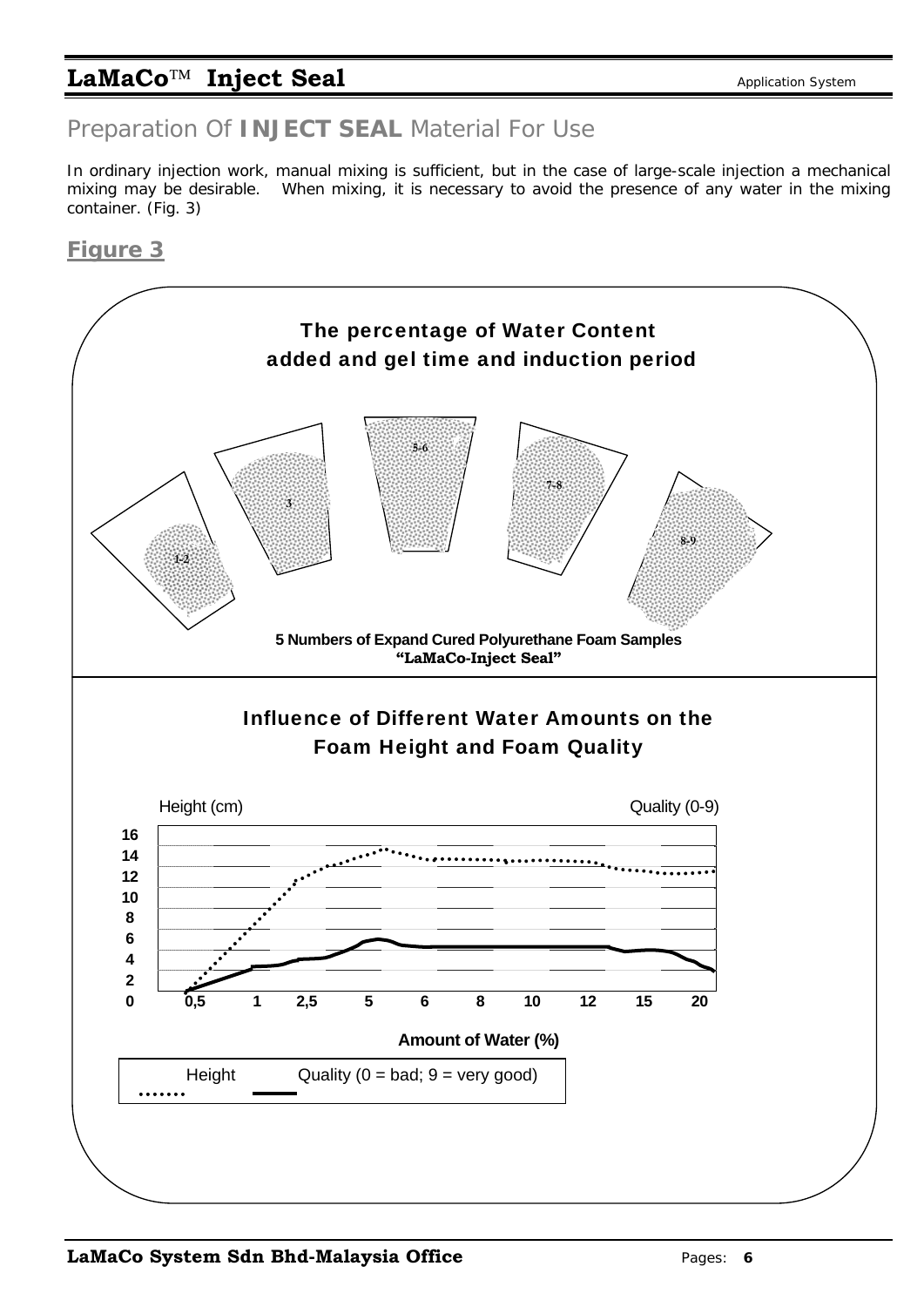# **INJECTION**

The following points should be remembered when planning injection of **INJECT SEAL** in comparison with conventional techniques.

- 1. **INJECT SEAL** liquid reacts with water (even moisture) to gel.
- 2. It is a Single Component and one-shot system.
- 3. It is normally only necessary to inject the planned quantity of **INJECT SEAL** material under low pressure, at low velocity and uniformly.
- 4. Injection is followed by expansion of the chemical grout with the generation of CO bubbles.
- 5. A large volume of solidified soil can be obtained by injection of a small quantity of **INJECT SEAL** material.

In other respects it is similar to conventional processes and techniques.

# Setting The Injection Pipe

Injection pipes can be set up by standard methods such as boring, driving-in and jetting as previously described.

### Prevention Of Overflow

The overflow of injected grout that occurs at the clearance around the installed injection pipe must be preventing. It tends to occur when boring or jetting method sets up the injection pipe. If the injection pipe is driven into the ground deeper than 5 feet above the injection hole, overflow does not normally occur. The overflow can be prevented by caulking, use of a packer, by stuffing waste or quick setting cement into the portion around the upper end of injection pipe, or by pouring **INJECT SEAL** grout.

### Prevention Of Backflush

The injected chemical grout will partially flush back out of the injection pipe by the expansion during gelation. In order to prevent this backflush, the top of the injection pipe must be equipped with a cock or counter-flow valve. By taking advantage of pressure of the CO gas, the chemical grout will expand and penetrate into the soil by secondary permeation if the cock is kept closed for a while after injection. It can be confirmed by slightly opening the cock once in a while to check the extent of backflush as to whether or not the aqua reaction is finished and the secondary permeation is completed.

### Injection

Grouting may be done in steps while driving the pipe down or while pulling the pipe back up out of the hole;

1. **Backflush**

When moving to next injection step, if jointing or cutting off the injection pipe is done before the aqua reaction of the grout is completed, backflush of the grout will occur from the joint or cut-off-portions. Therefore, it is necessary to wait for backflush to cease before breaking the pipe unless a stop cock is used. Setting up two or more injection pipes and injecting into each of the injection pipes alternately may save time.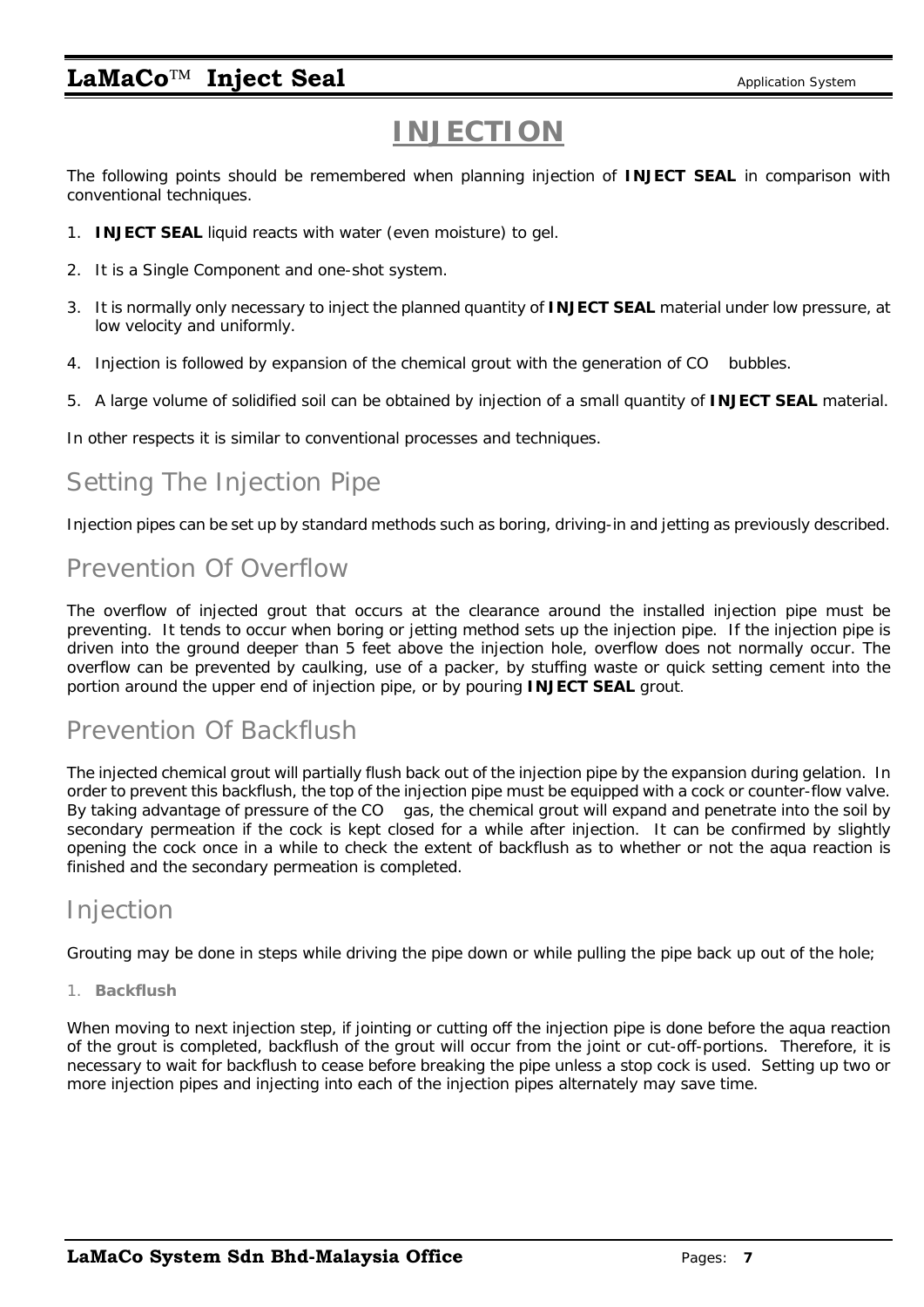#### 2. Movement of injection pipe

The injection pipe should be moved up or down to the next injection level before the bond strength between the pipe and the solidified soil becomes too great. Therefore, it is advisable to move the injection pipe as soon as the termination of backflush is confirmed. If it is impossible for some reason to move it quickly, the injection pipe can be twisted to break the bonding strength. If the injection is by strainer pipe, the injection depth per step is deeper than in the injection by an open-end pipe. However, if the length of the strainer portion is made too long, the solidified mass of soil that should be like a cylinder in shape will be tapered at the top to form an unequal shape. Therefore, it is recommended that the strainer portion of the injection pipe be less than 4 feet when it is set up vertically.

#### Injection Pressure

Injection pressure into normal ground can be from 7 to 50 psi, depending on the delicacy of the operation. If extreme care must be taken to prevent soil movement close to the surface of the ground, a pressure of 7 psi may be used. If speed is desired in the grouting operation, a pressure of up to 50 psi may be desirable.

When grouting at a depth for tunnels or mines or dams where ground pressure and water pressure are a factor, the pump pressure should be set at 50 to 100 psi above the ground or water pressure.

# Volume Of INJECT SEAL To Be Injected

The amount of **INJECT SEAL** material required for a particular job varies according to ground density, porosity, distribution of grain size, pore water pressure, accelerator dosage, etc…. . Generally, in sandy ground the volume of **INJECT SEAL** material required is 1/6 to 1/10 of the volume of ground to be solidified. Another rule of thumb which may be used is that the **INJECT SEAL** material will normally solidify 2.5 times as much ground as conventional grout because of expansion. Additionally, the high strength of **INJECT SEAL** may further reduce the amount of material by a factor of 3 to 10, depending on the job requirement. Since the **INJECT SEAL** does not dilute in the underground water, the amount required may be reduced by another additional factor. All of this reduces the number of borings and injections required which will save time and labour.

# **CLEANING EQUIPMENT**

The grout of the **INJECT SEAL** system produces a very high strength gel of strong binding force by reacting with the water and active hydrogen. However, once formed, the gel is highly stable and will not dissolve in water or most organic solvents. When reacted grout has adhered to injection equipment, cleaning can be difficult.

When using conventional equipment it may be necessary to change some parts which some in direct contact with the chemical grout. For instance, parts made of natural rubber and leather such as gaskets, O-rings, hoses, piping joints or packers. These parts react with the grout causing deterioration or swelling. Therefore, it may be necessary to replace these parts with those made from metal, polyethylene, neoprene rubber, Teflon rubber, silicone rubber, etc….

When the injection is finished, wash off all of these parts which have been in contact with the grout. This should be done within 1 or 2 hours after the injection. Circulating a washing solvent through the injection pump from 10 to 20 minutes by connecting the inlet and outlet to a washing solvent tank can easily perform the washing. In case a pressure pot is used, wash off the grout with solvent.

**INJECT SEAL** washing agent is preferable since it is not flammable under ordinary conditions.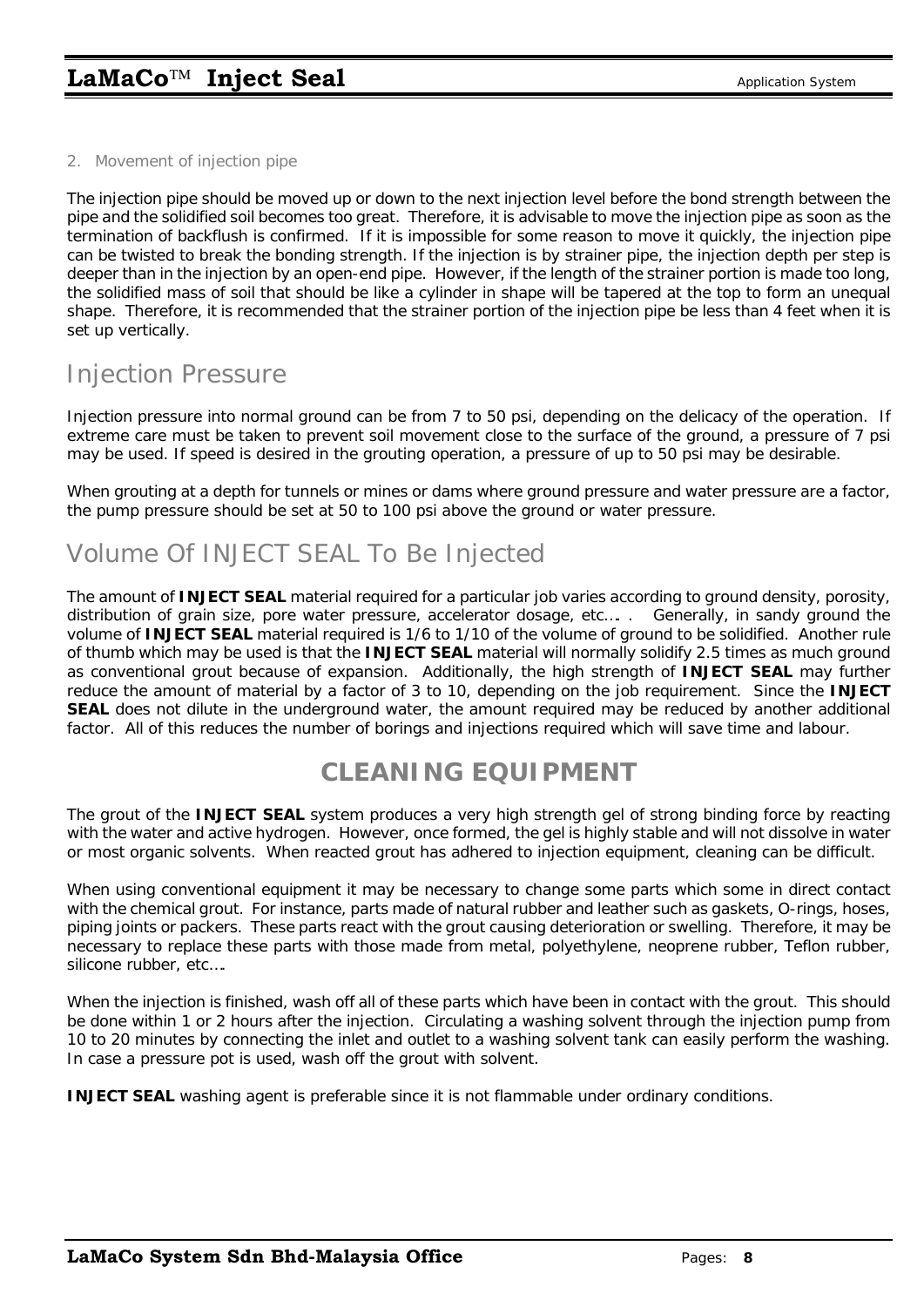# **HELPFUL HINTS IN USING INJECT SEAL**

Through experience, it has been found that grouting people who use **INJECT SEAL** for the first time fail to consider the various things, which may occur with a grouting material, which uses water as the reactant and is therefore not soluble in water. The following helpful hints are provided so that adequate consideration may be given to this phenomenon of water reaction.

# 1.Sump Pumping

When **INJECT SEAL** is injected, some of the liquid may be forced up into the overburden by the grout pressure leaking into the shaft and settling in the bottom of the sump hole.

If this liquid is permitted to be sucked up into the sump pump system it may gel prior to being expelled out of the other end of the sump system. If this occurs it will dissolve in the water and therefore may clog up the sump system. Therefore, the following is recommended :

- a. Dig the sump hole 2 feet to 3 feet deeper than normal.
- b. Do not use the normal sump system during the actual **INJECT SEAL** grouting injection. Instead, set up a small sump pump, which can pump the water during the period while the **INJECT SEAL** is being injected.
- c. Any **INJECT SEAL** liquid, which has freely solidified around the sump hole, will float to the surface as a foam gel. This gel should be scooped up with a net and placed in a container for disposal.

# 2.Grouting Pump

If water is allowed to be present in the pump at the same time **INJECT SEAL** is introduced into the pump there may be some solidification around certain areas causing pump problems. Therefore, the following procedures are recommended:

- a. The pump, which is used, for cement grout or water injection should be a separate pump from that to be used for the **INJECT SEAL** material.
- b. Before running my **INJECT SEAL** into the pump, first wash the pumping system with **INJECT SEAL** washing agent. Circulate **INJECT SEAL** washing agent through the pump system. Clean all connector joints and fittings with **INJECT SEAL** washing agent.
- c. If any of the parts of the pump or gauges are made from natural rubber rather than synthetic, spares should be available since natural rubber will deteriorate faster than normal when coming in contact with the **INJECT SEAL** material.
- d. Be sure cut of f valve provides absolute seal so that no back pressure water can get into the pump as a reverse flow.
- e. Injection pressure must always be greater than back pressure when the valve is opened to ensure no back pressure water gets into the pump. It is advisable to have a spare pump available.
- f. It is advisable to have a spare pump available.
- g. After the grouting is completed the **INJECT SEAL** pump should be disassembled and cleaned with **INJECT SEAL** washing agent and wiping cloths to insure that all **INJECT SEAL** material has been cleaned out of the pump.
- h. Grouting pressure readings are ver y important in using **INJECT SEAL**. Therefore, the pump should have a good pressure gauge. Variable air or hydraulic pumps have been preferably used with the **INJECT SEAL**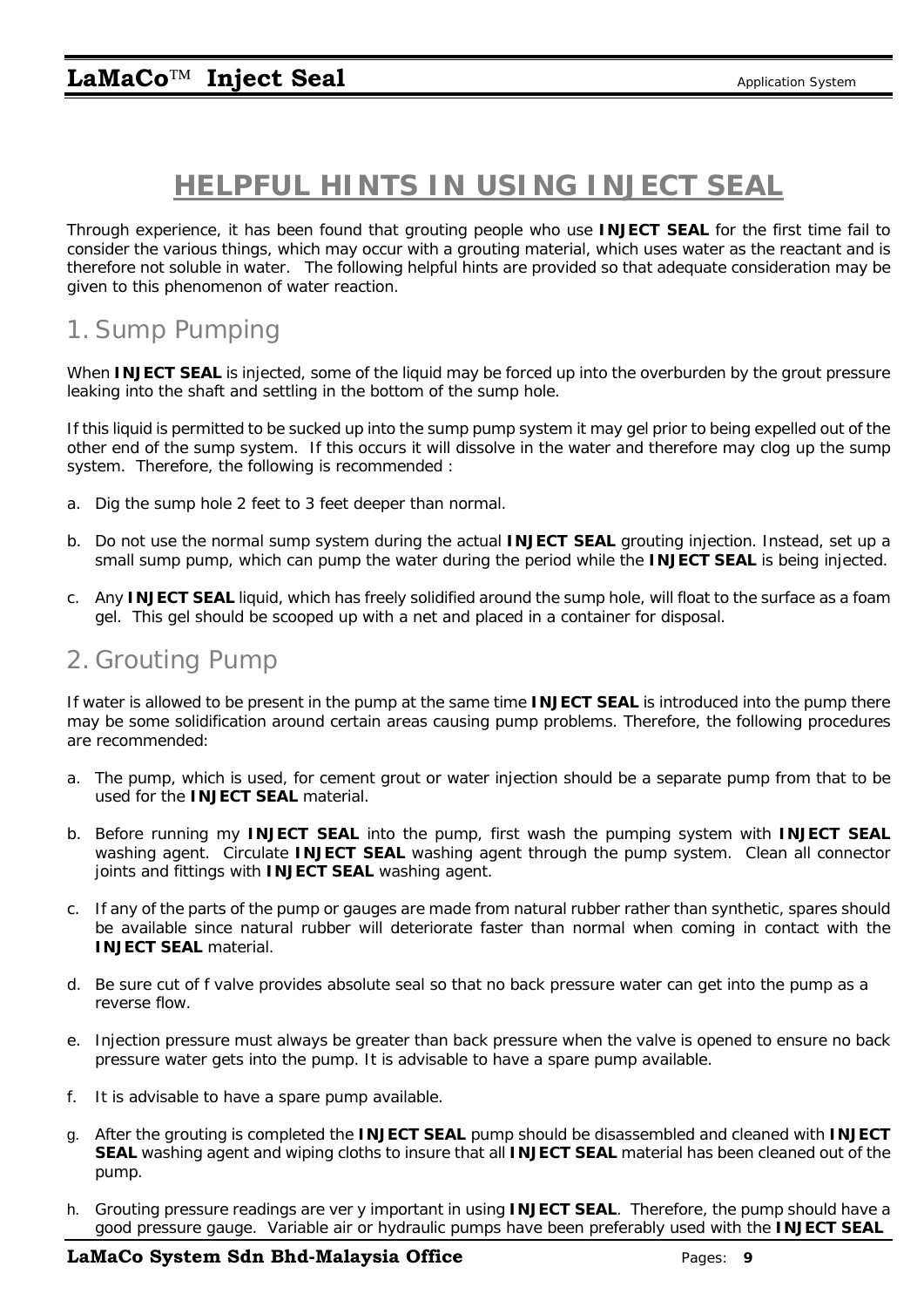system. A diaphragm-sensing element in the pressure gauge works best. Piston-type gauges may freeze up.

# 3. Injection

When an injection plan is laid out it is advisable to plan to inject in alternate points of the plan, and then testing can be accomplished to see if additional grouting is required. When injecting it is advisable to first inject on one side of the area with one hole and then go to the other side of the area to inject a second hole, providing adequate time for the first hole to gel and gain strength before injection an adequate hole.

- a. Injection pressure is normally only slightly higher than ground hydrostatic pressure. This provides the opportunity for the **INJECT SEAL** material to capture water as a reactant rather than pushing all of the water out in front of the **INJECT SEAL** material. The low pressure also permits gelation close in rather than wasting material beyond the area necessary to solidify with this high strength material. However, once an injection has been started it should be completed without stopping to insure proper coverage before gelation.
- b. On a job with high hydrostatic backpressure and after insertion of packers and standpipes, normal procedure is to use water injection to check the seal around the packer and to check the under ground flow of water between boreholes. A fluorescent dye is normally put in the water for easy vision.
- c. After injection of the **INJECT SEAL** material is completed, change pumps and inject some water to insure gelation of the last portion of the **INJECT SEAL** material, which was injected. This is required since the material remaining in the injection hole must be displaced into the surrounding area close to the injection hole.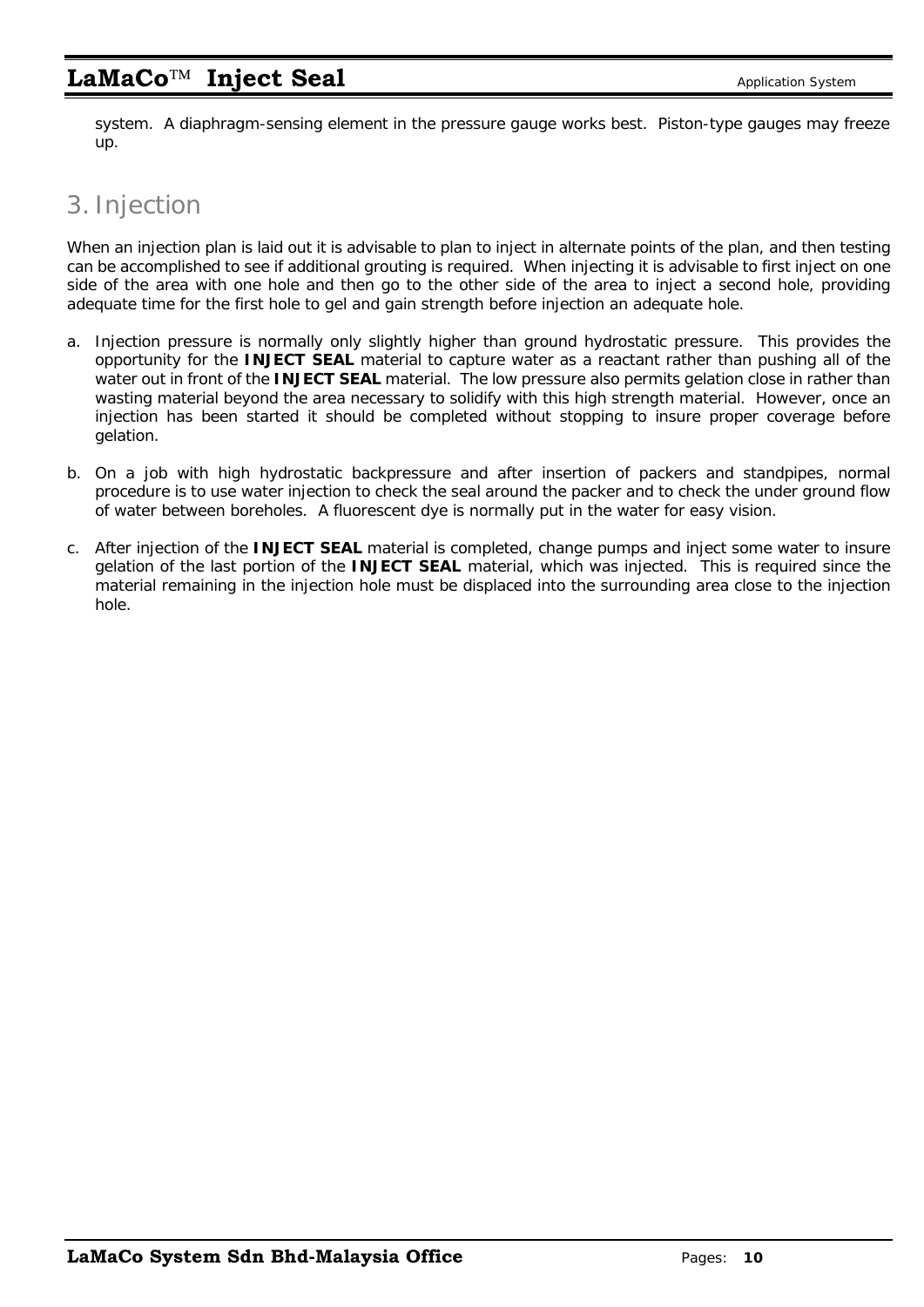# **PROCEDURES FOR SEALING LEAKING CRACKS**

For sealing cracks with polyurethane grouts (**INJECT SEAL**) the following steps are generally followed:

- 1. Clean crack surface
- 2. Drill injection holes
- 3. Install injection ports
- 4. Flush crack
- 5. Injecting **INJECT SEAL** polyurethane grouts

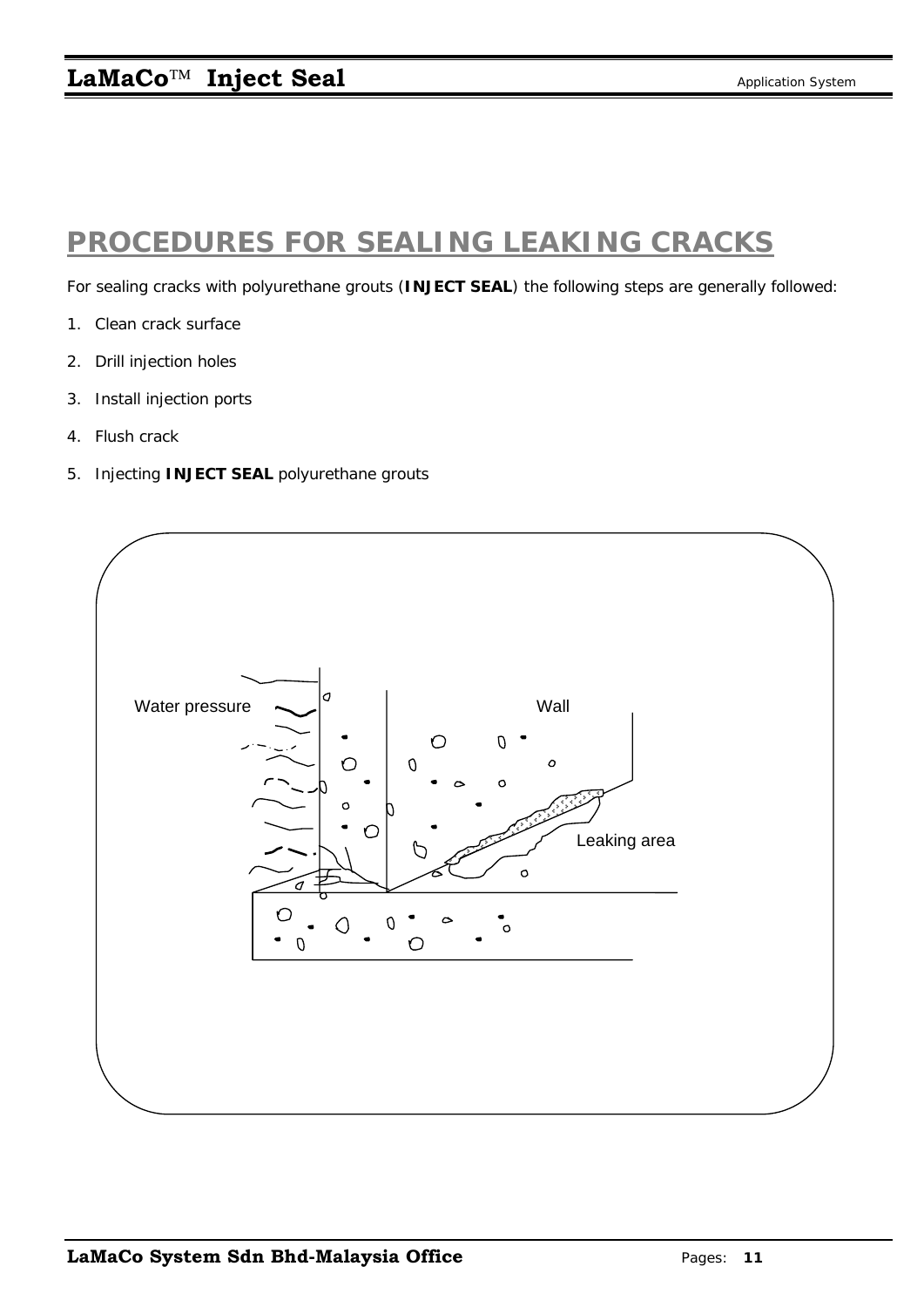# 1.Cleaning / Sealing Crack Surface

When crack is contaminated at outside, it will be necessary to clean the crack surface, so the crack can be exactly located. If it is a wide crack or high waterflows are encountered, it will be necessary to seal the surface of the crack with a surface sealing material (example: hydraulic cement; epoxy gel; oakum saturated with polyurethane grout). The surface sealing can be done before or after drilling the injection holes (depending on particular situation).

# 2.Drilling The Injection Holes

There are different diameter, depths, and angles of injection holes. Standard is a 5/8" diameter hole. The angle of drilling is 45° to the surface and the depth of the hole will be 1/2 the thickness of the concrete (see figure 2).

Spacing of the injection ports depends on the width of the crack, but normally varies from 6 inches to 3 feet. Injection holes should always be staggered from one side of the crack to the other (if possible).

### 3. Install Injection Ports Or Packers

Place the packer in the drilled 5/8" hole so that the top of the sleeve is just below the concrete surface. Tighten by a ratchet as socket or open-end wrench by turning clockwise as tightly as possible.

Packers or injection ports are supplied with a one way ball check valve.

#### 4.Flush Crack

Sometimes it is necessary to flush the crack with water to remove debris and drill dust out of the cracks. Flushing will tell you how the crack will behave during grout injection.

If the some pump is used for flushing and grouting, make sure that all water will be completely removed from the pump before pumping the **INJECT SEAL** grouts.

# 5. Injection Of INJECT SEAL Grouts

Depending on nature of the crack, different polyurethane grouts can be injected.

Begin the injection at the lowest packer on a vertical crack, or at the first packer flushed for a horizontal crack. During injection, you will notice that water is displaced from the crack by the **INJECT SEAL** grout.

Keep injecting until **INJECT SEAL** grout appears at the adjacent packer. Disconnect and start injection an adjacent packer. After injecting a few packers, come back to the first packer and inject all the ports for the second time. Some of the ports will twill take some grout which fill up and density the crack.

Injection pressure will vary from 250 to 3500 psi depending on the width of the crack, thickness of concrete and condition of concrete.

After injection, the packers or injection ports can be cut flush with the concrete surface or can be removed out of injection holes. Don't forget to let the **INJECT SEAL** grout totally cure before removing the packers.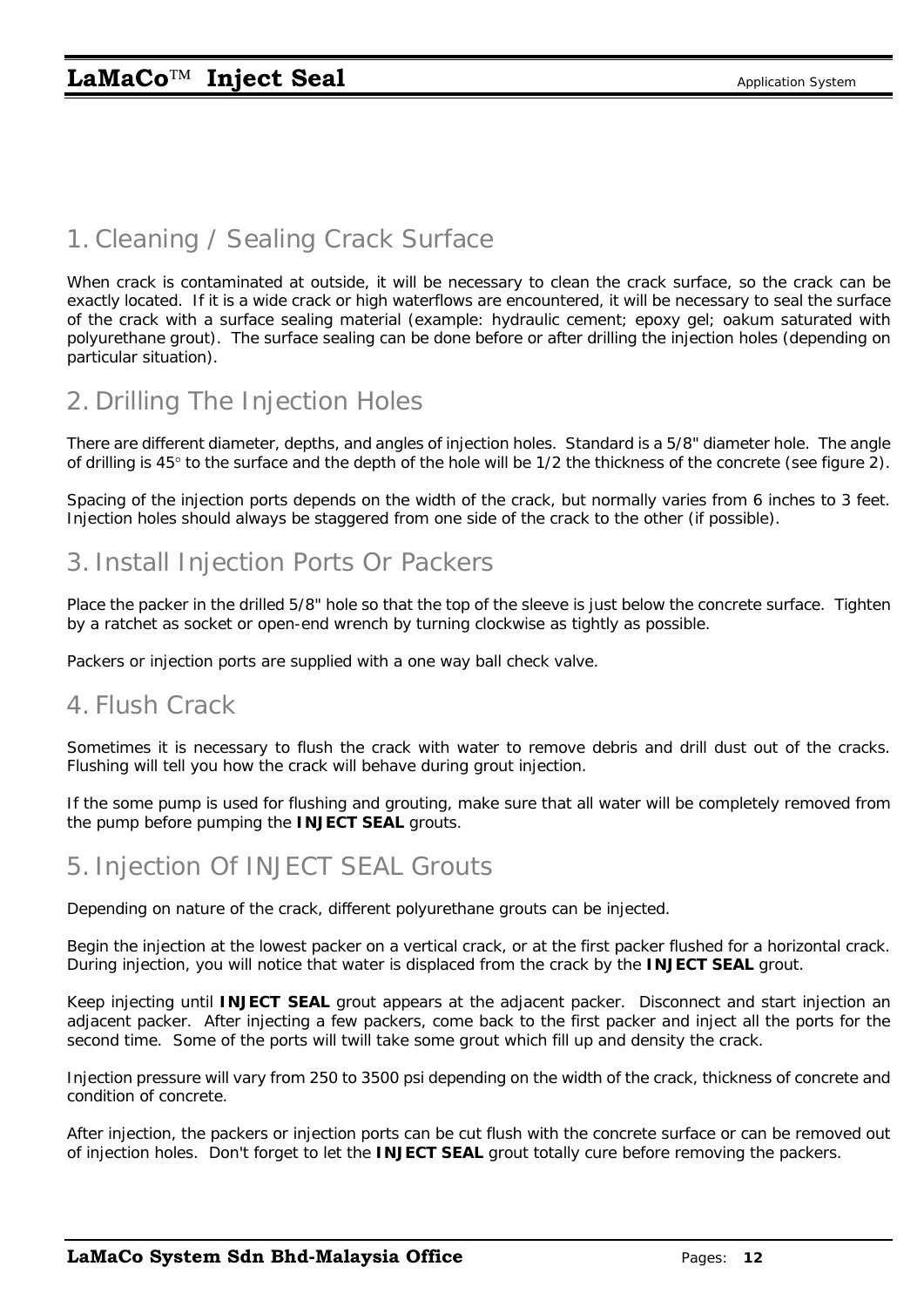# **EXPANSION JOINT REPAIR BY INJECT SEAL SINGLE COMPONENT POLYURETHANE CHEMICAL GROUT**

INJECT SEAL polyurethane grout can repair leakage in expansion joints due to defective waterstop system by the following procedures.

#### **A) Packer/Point Grouting Method**

#### **B) SEAL OFF TUBE/Reconstruction Method**

It may be necessary to combine the two methods in certain situations.

# A) PACKER/POINT GROUTING METHOD

This method aims to fill the voids around the existing waterstop, which are passages to leakage. The procedures involved are as follow: -

- 1) Verify expansion joint details and position of defective waterstop.
- 2) Drill injection ports at 400mm c/c along the expansion joint to intercept the waterstop as shown below :-
- 3) Flush out injection ports drilled with water
- 4) Correct interception is marked by leakage being channelled through the injection ports drilled.
- 5) Install injection packers and begin grouting from the lowest point.
- 6) Begin grouting with minimum dosage of non catalyst to allow for optimum travel/working time. Continue grouting until a prescribed back pressure equal or higher than the service pressure is achieved. In any case, such pressure shall not be less than 45 bars (652 psi).
- 7) The extend of grout travel shall be visually inspected to ensure continuity from packer to packer.
- 8) Move to next packer when both grouts back pressure and travel continuity is achieved.
- 9) As the polyurethane expands during its reaction with water and results in deeper penetration and further travel of grout. It is therefore necessary to re-check that the prescribed backpressure is sustained before grout is cured.
- 10) Stuffing voids with absorbent fibre material such as untreated spun yarn or polyester **fibrewool** shall immediately check any excessive grout percolation from the expansion joint during grouting.
- 11) After grout has fully cured, remove packer and fill up injection ports as required.